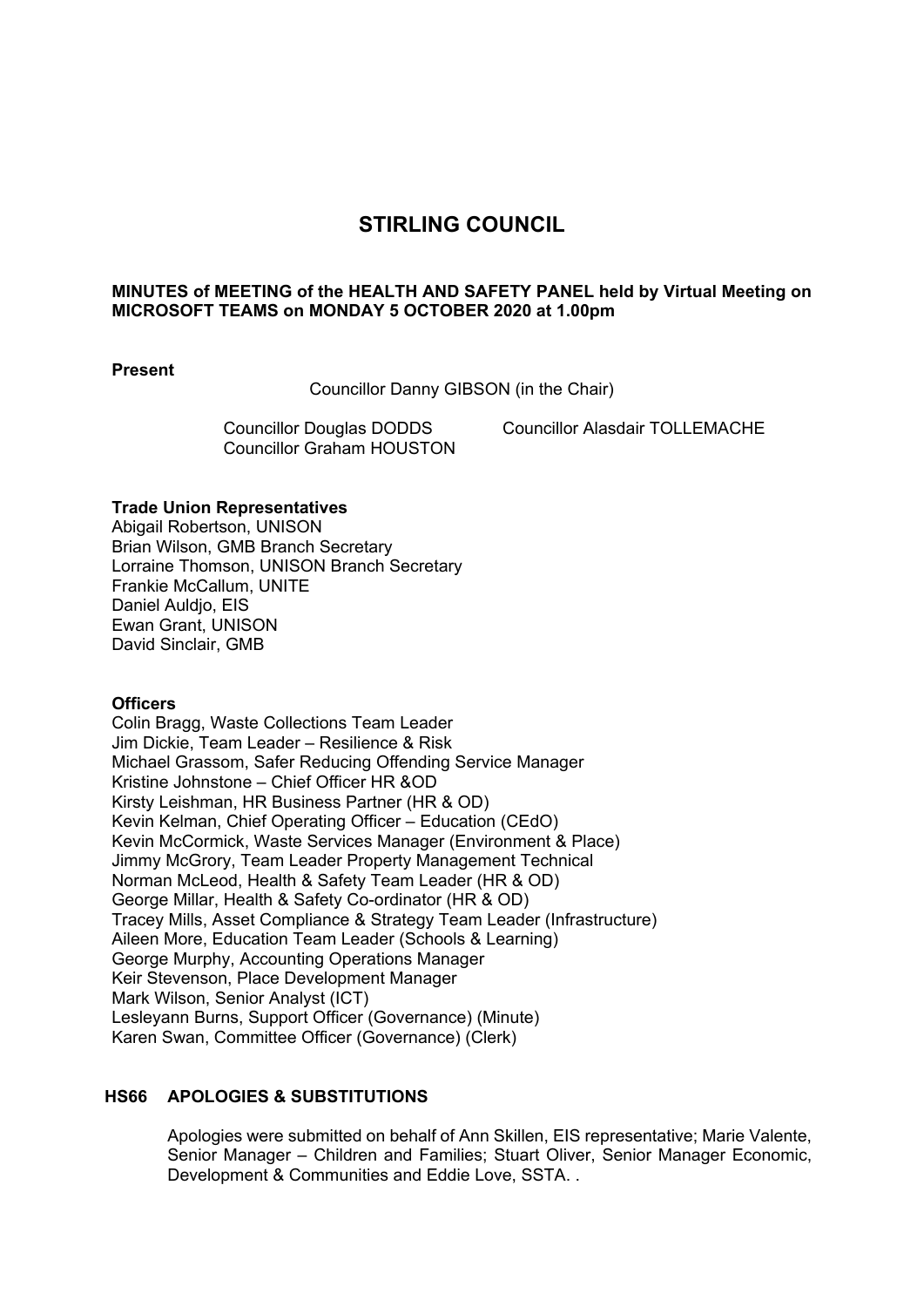### **HS67 DECLARATIONS OF INTEREST**

There were no declarations of interest.

#### **HS68 URGENT BUSINESS BROUGHT FORWARD BY THE CHAIR**

There were no items of urgent business. The Chair remarked appreciation for staff going above and beyond as well as staff performing their normal duties which were just as important so thanks was given to all staff in the council.

### **HS69 MINUTES – 2 DECEMBER 2019**

The Minutes of the Meeting of the Health and Safety Panel held on 2 December 2019 were submitted for approval.

#### **Decision**

The Minutes of the Meeting of the Health and Safety Panel held on 2 December 2019 were approved as an accurate record of proceedings.

## **HS70 HEALTH & SAFETY UPDATE: OCTOBER 2020**

The report provided the Health & Safety Panel with an update of the Corporate and Services' progress since the last Health & Safety Panel.

The Health & Safety Team Leader advised that there was significant work that had been done on risk assessments and that ongoing guidance documents had been developed. The number of unwanted fire alarm signals had reduced since people had been working from home, which would continue to be monitored. He also updated that training had been picked up again and that OD were working on this with Lone Working being a large proportion of the ongoing work.

A member enquired about DSE assessments and whether these were getting kept up to date as some staff advised the lack of proper desks or chairs for homeworking. The Health & Safety Team Leader confirmed that Homeworking DSE self-assessments were ongoing that that all staff were working with their line managers and required to complete the assessment when homeworking to ensure their needs are met and line managers are supporting staff as required when homeworking. Officers agreed that employees had a duty of care and that work was being done with managers and unions on this. H&S Team attend service H&S meetings and will prompt service areas as part of the agenda on the review and recording of the assessments.

## **Action: Norman McLeod**

A member queried about whether there was a category for having an accident at home and how this would be reported and officers confirmed that this would be instigated the same way as it would at work, as their home workspace is their normal workplace for now and should be treated the same way.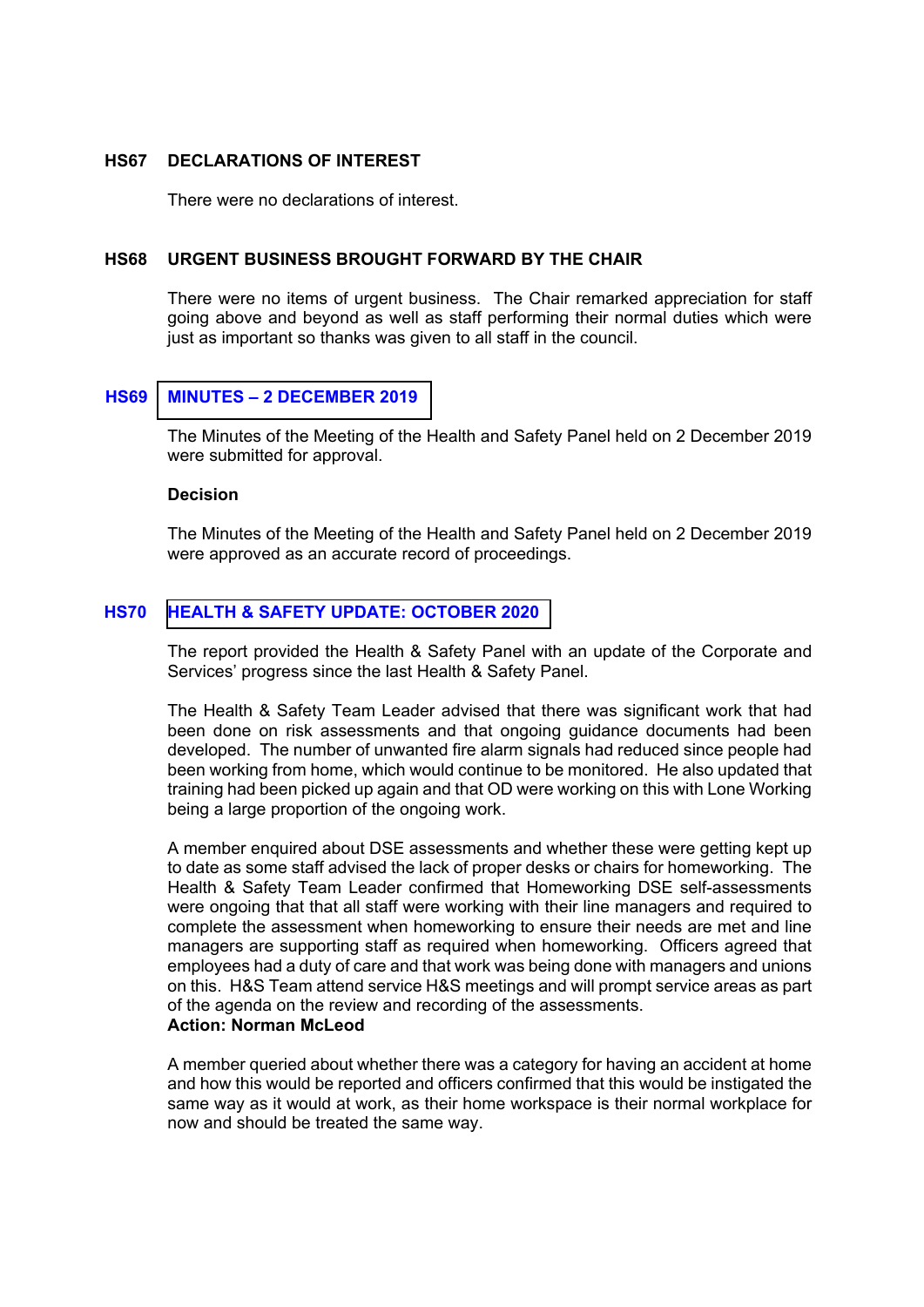### **Decision**

The Health & Safety Panel agreed to note: -

- 1. the development and implementation of Health & Safety Improvement Plans, as set out at paragraphs 2.1 to 2.3 within the submitted report.
- 2. Health and Safety incident report for the period April to September 2020 with summary information at paragraphs 2.4 to 2.10 within the submitted report and at Appendix 1 to the submitted report;
- 3. recent relevant developments on Legal Update and National Health & Safety developments, as set out at paragraphs 2.11 to 2.12 within the submitted report;
- 4. internal developments in Health & Safety activities within the Council, as set out at paragraphs 2.13 to 2.23 within the submitted report;
- 5. Health & Safety Audits Major and Minor Non Conformity Reports (NCRs) identified in the course of previous audit findings, as set out at paragraphs 2.24 to 2.26 within the submitted report and at Appendix 2 to the submitted report; and
- 6. task based H&S Risk Assessments as well as other associated risk assessments in the workplace as set out in paragraphs 2.27 to 2.32 within the submitted report.

(Reference: Report by Chief Officer – HR &OD, dated 23 September 2020, submitted)

## **HS71 OCCUPATIONAL HEALTH ACTIVITY REPORT**

The report provided information relating to Stirling Council's Occupational Health (OH) provision.

Officers emphasised that Health & Wellbeing was the priority of both Human Resources and Health & Safety, and that they were working closely with Occupational Health. Occupational Health had been in touch with members of staff who had been shielding and had other health concerns, Consultation appointments were held via telephone. There had been a reduction in the amount of referrals but they were ensuring that employees were still offered support.

## **Decision**

The Health and Safety Panel agreed to note the Occupational Health provision from April to August 2020 in comparison with the proceeding 2 financial years.

(Reference: Report by Chief Officer HR & OD, dated 18 September 2020, submitted)

## **HS72 ASBESTOS REVIEW AT STIRLING SCHOOLS**

The report provided the following information:-

- 1. Detail of the legislation requirements, under the Control of Asbestos Regulations 2012;
- 2. Stirling Council's response to the Control of Asbestos Regulations 2012;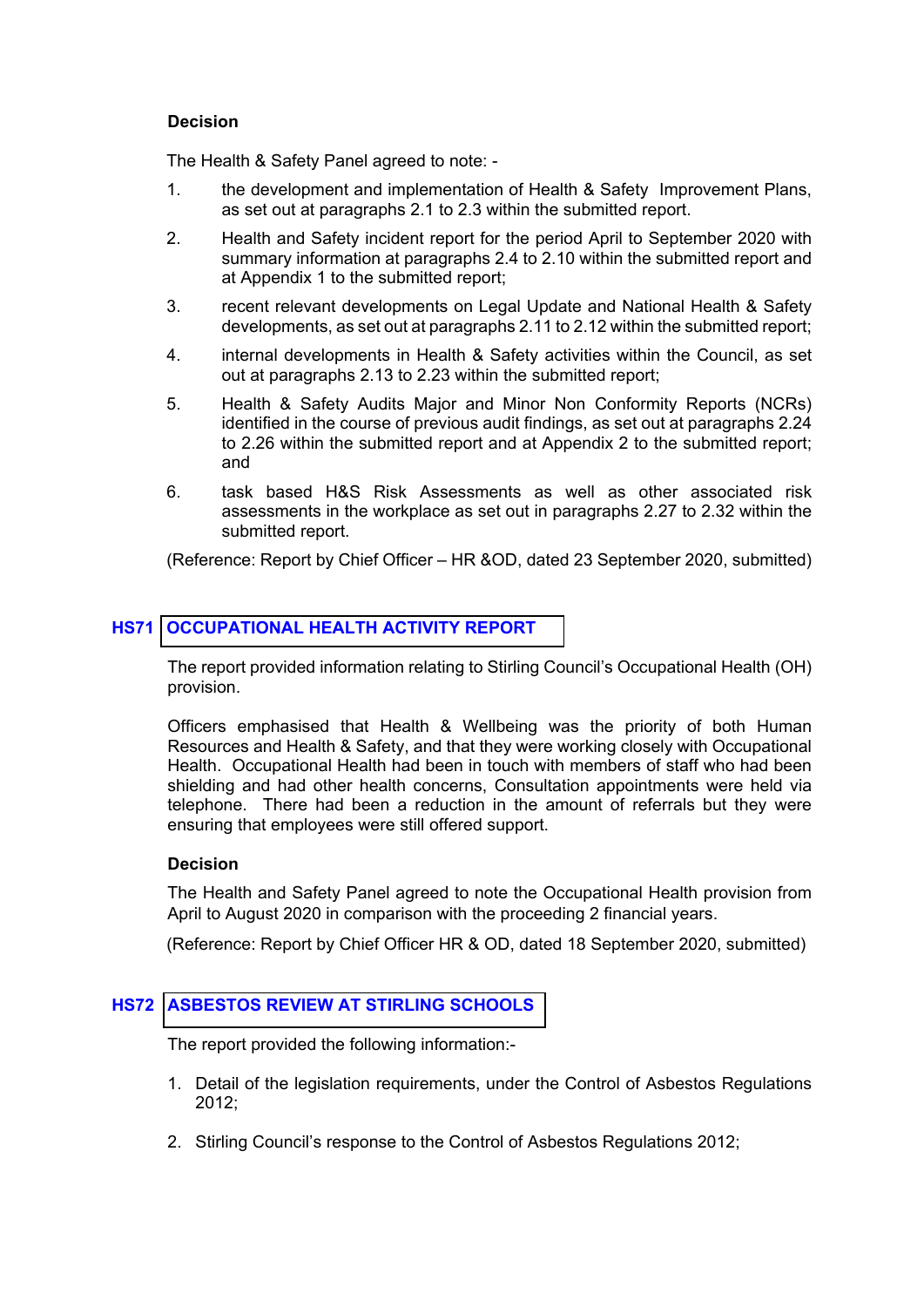3. Specific detail around asbestos located within Stirling Council educational estate. This report includes Primary Schools, High School, Nursery and Special Provision.

Officers advised that correct Asbestos training would have taken place with staff before they turn up on any site with Asbestos in it. They updated that any Asbestos that had been left on site was low risk and ensured that a conscious effort had been made to remove all Asbestos.

A member enquired about the risk associated within the 26 establishments and whether there were any concerns on prioritisation or not being able to do the work. Officers confirmed that the places that had Asbestos were not accessible to people working in the properties so there were no concerns.

A member asked about the Asbestos in the estate being monitored and managed which was confirmed that the plan was to remove in all schools and whenever another project was planned the Asbestos removal was factored in for removal at the same time.

A member enquired about whether schools kept a record and the Asbestos was clearly marked and identified, officers confirmed that there was an electronic register kept, a site specific register and labelling put up in the establishments. In addition when a job was being raised a line was getting added to make the workman aware. It was confirmed that schools also have a copy of the log and a register that workmen should sign whether or not the school was open, this was kept in the reception areas.

### **Decision**

The Health and Safety Panel agreed to note on the detail within the report.

(Reference: Report by Senior Manager Infrastructure, dated 23 September 2020, submitted)

## **HS73 OFFICE ACCOMMODATION AND SECURITY UPDATE**

The report provided an update on how the capital allocation of £100,000 had been spent over 2019/2020.

Security work had been carried out pre COVID but had now been updated to incorporate protection in respect of COVID.

A member enquired as to whether reception staff were provided with a manual and it was confirmed that along with pre COVID processes and procedures, they were now regularly updated on an ongoing basis due to COVID.

A member asked about whether front facing staff had received conflict resolution training including the staff that provided cover for breaks as this was very important. Officers confirmed that only a few places had front facing staff and that pre COVID this had been arranged but now they were working with OD on bespoke training during COVID.